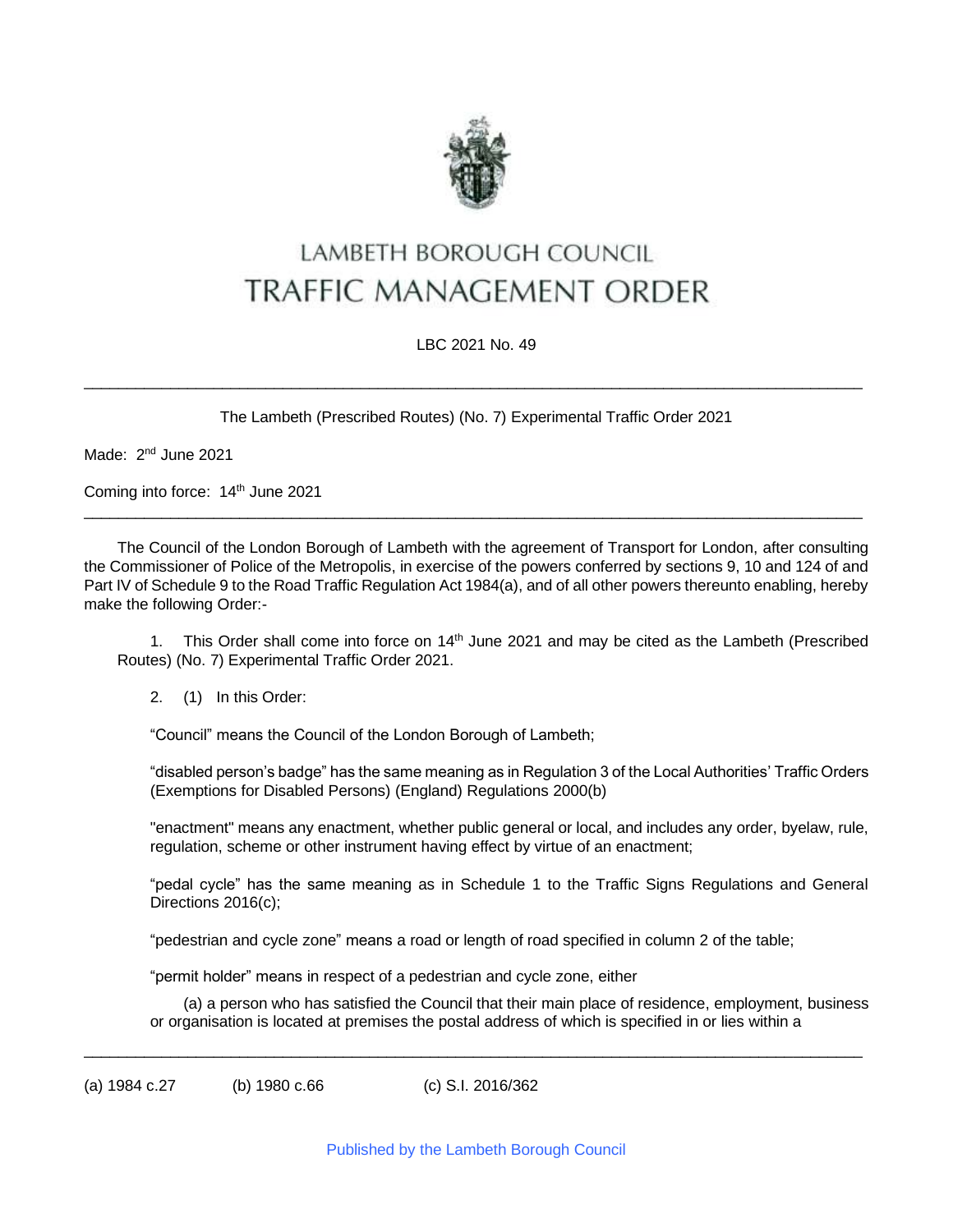road or length of road specified in, column 4 of the table in relation to that pedestrian and cycle zone and in respect of whose vehicle a permit to enter the pedestrian and cycle zone during the prescribed hours has been granted by the Council; or

(b) the holder of a disabled person's badge who has satisfied the Council that they have a bona fide reason for entering the pedestrian and cycle zone during the prescribed hours and in respect of whose vehicle a permit to enter that pedestrian and cycle zone during the prescribed hours has been granted;

Provided that where the main place of residence or employment of that person has ceased to be at those premises, then they shall no longer be a permit holder;

"prescribed hours" means, in respect of a pedestrian and cycle zone, the periods specified in column 3 of the table in relation to that pedestrian and cycle zone;

"table" means a table set out in the Schedule to this Order;

"traffic sign" means a sign of any size, type and colour prescribed and authorised under, or having effect as though prescribed or authorised under section 64 of the Road Traffic Regulation Act 1984.

(2) Any reference in this Order to any enactment shall be construed as a reference to that enactment as amended, applied, consolidated, re-enacted by or as having effect by virtue of any subsequent enactment.

(3) The reference in Article 4 of this Order to Diagram 618.3C shall be construed as a reference to the sign diagram in item 2 of the sign table set out in Part 2 of Schedule 8 to the Traffic Signs Regulations and General Directions 2016, provided that if this sign diagram is revoked and re-enacted by a subsequent enactment then reference to it in this Order shall be construed as a reference to the corresponding diagram number re-enacted by that subsequent enactment.

Subject to Article 4 of this Order, no person, other than a permit holder, shall cause or permit any motor vehicle to enter the pedestrian and cycle zone during the prescribed hours.

4. The provisions of Article 3 of this Order shall apply only at such times during the prescribed hours as shall be indicated by the placing and displaying of a traffic sign or traffic signs of the type shown in Diagram 618.3C.

- 5. Nothing in Article 3 of this Order shall apply:-
	- (a) in relation to any vehicle being used for ambulance, fire brigade or police purposes if the observance of that Article would be likely to hinder the use of that vehicle for the purpose for which it is being used on that occasion;
	- (b) in relation to anything done with the written permission of the Council of the London Borough of Lambeth or its representative, provided that any conditions or requirements they may impose are being complied with;
	- (c) to anything done with the permission or at the direction of a police constable in uniform or a traffic warden; or
	- (d) to any person who causes any vehicle to proceed in accordance with any restriction or requirement indicated by traffic signs placed pursuant to section 66 or 67 of the Road Traffic Regulation Act 1984.

6. In pursuance of section 10(2) of the Road Traffic Regulation Act 1984, the Assistant Director of Highways, Capital Programmes and Sustainability or some other person authorised in that behalf by him, may, if it appears to him or that other person essential in the interests of the expeditious, convenient and safe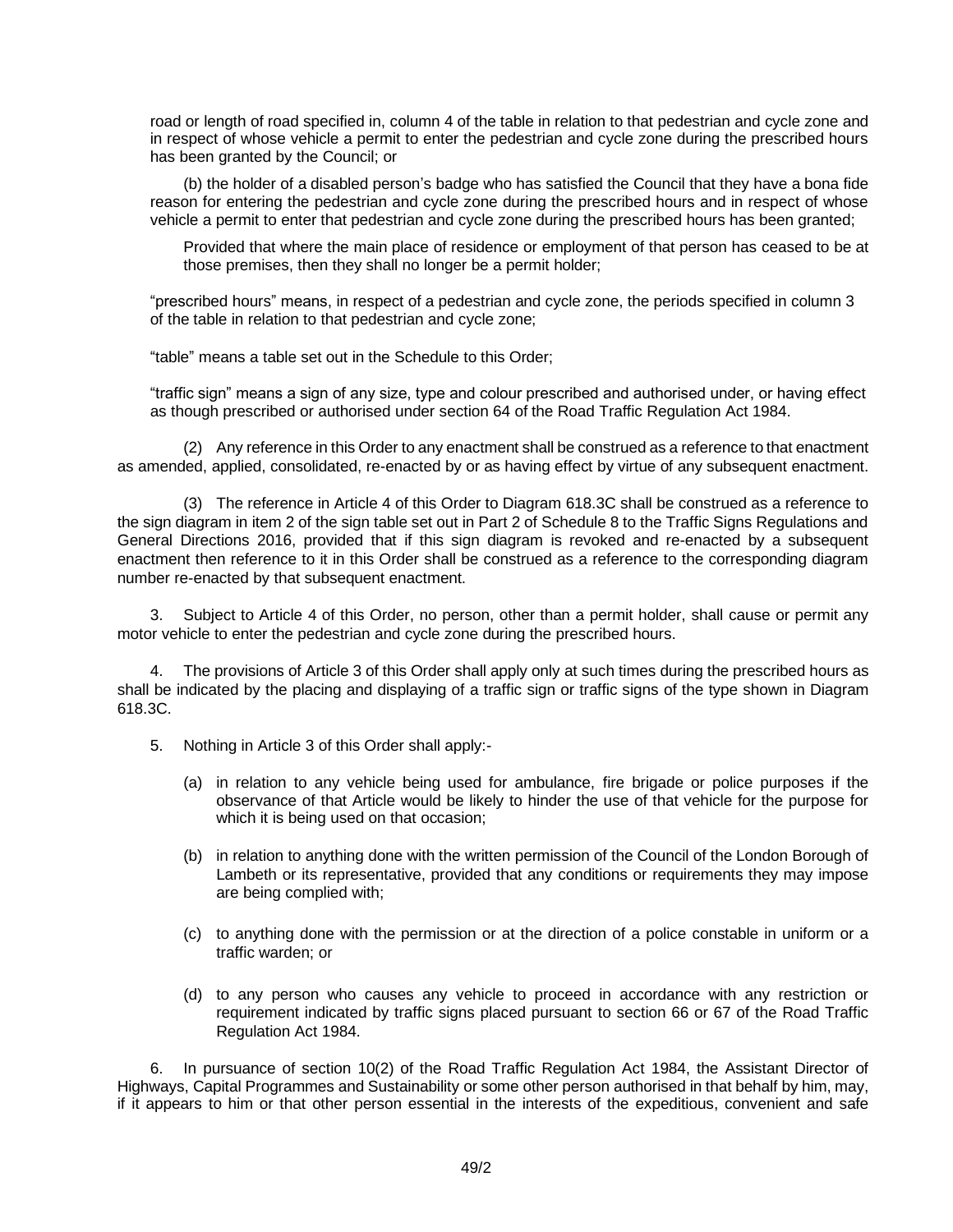movement of traffic, or for preserving or improving the amenities of the area through which any road affected by this Order runs, modify or suspend the operation of this Order or any provision of it, save that no modification shall make an addition.

Dated this second day of June 2021.

Ben Stevens Highways Network Manager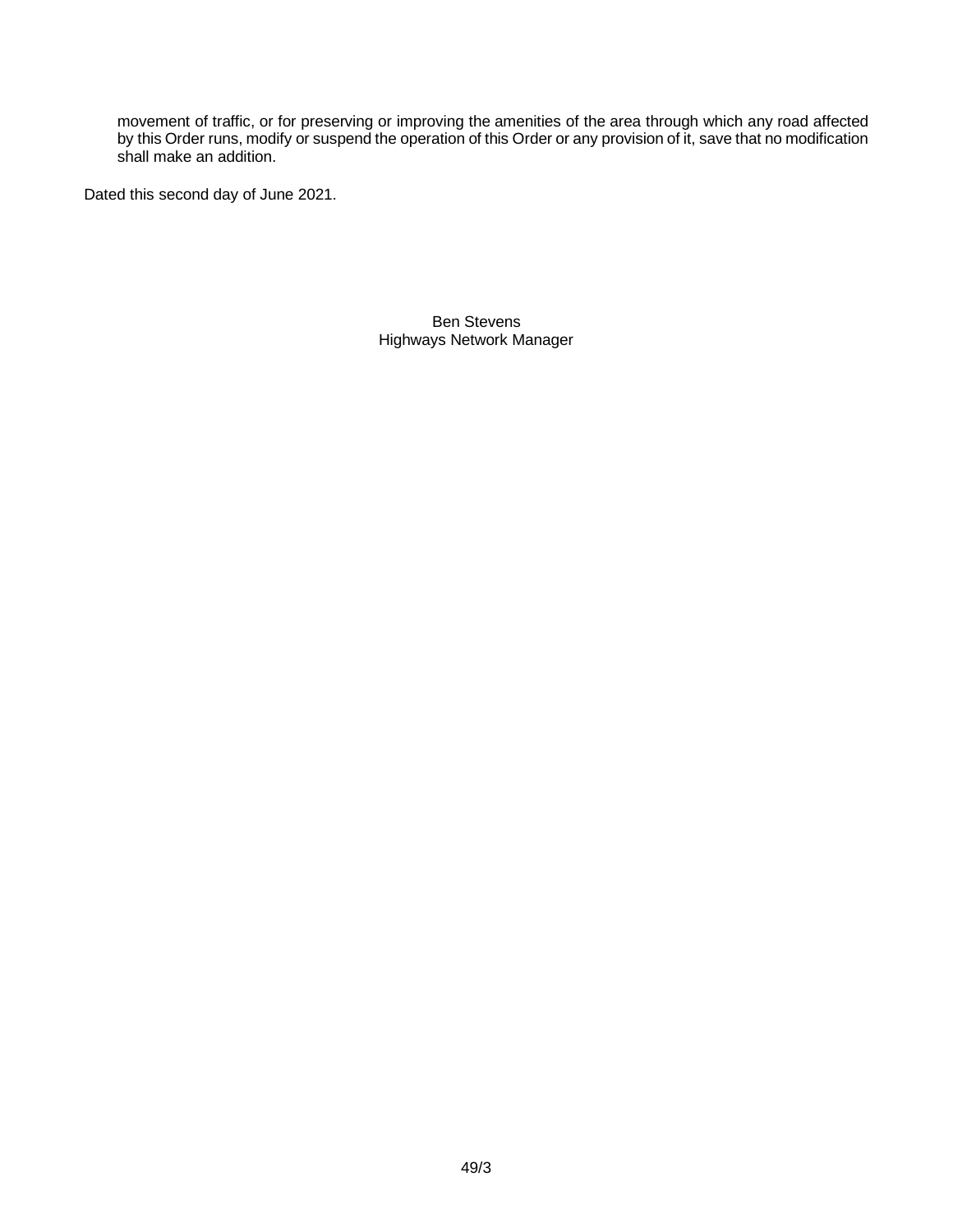#### **SCHEDULE**

| Item | Road or length of road                                                                                                                                              | <b>Prescribed hours</b>                                                    | Lengths of roads or postal                                                                                                                                                                                                                   |
|------|---------------------------------------------------------------------------------------------------------------------------------------------------------------------|----------------------------------------------------------------------------|----------------------------------------------------------------------------------------------------------------------------------------------------------------------------------------------------------------------------------------------|
| No.  | (Pedestrian and cycle zone)                                                                                                                                         |                                                                            | addresses of premises for the                                                                                                                                                                                                                |
|      |                                                                                                                                                                     |                                                                            | purpose of granting permits                                                                                                                                                                                                                  |
| (1)  | (2)                                                                                                                                                                 | (3)                                                                        | (4)                                                                                                                                                                                                                                          |
| (1)  | (a) Bonneville Gardens,<br>the whole length                                                                                                                         | Monday to Friday inclusive<br>between 8.15 am. and<br>9.15 am. and between | Bonneville Gardens, the whole<br>length (all properties).                                                                                                                                                                                    |
|      | (b) Burgoyne Road,<br>the whole length                                                                                                                              | 2.45 pm. and 3.45 pm.                                                      | Burgoyne Road, the whole length<br>(all properties).                                                                                                                                                                                         |
|      | (c) Fitzalan Street,<br>the whole length                                                                                                                            |                                                                            | Fitzalan Street, the whole length<br>(all properties).                                                                                                                                                                                       |
|      | (d) Gilbert Road,<br>between the north-eastern<br>kerb-line of Wincott Street<br>and a point 11 metres north-<br>west of that kerb-line.                            |                                                                            | Gilbert Road, between the north-<br>eastern kerb-line of Wincott Street<br>and a point 11 metres north-west<br>of that kerb-line.                                                                                                            |
|      | (e) Granton Road,<br>between the south-western<br>kerb-line of Farmhouse<br>Road and the north-eastern<br>kerb-line of Meadfoot Road.                               |                                                                            | Granton Road, between the south-<br>western kerb-line of Farmhouse<br>Road and the north-eastern kerb-<br>line of Meadfoot Road.                                                                                                             |
|      | (f) Hydethorpe Road,<br>between the north-eastern<br>kerb-line of Cavendish Road<br>and the south-western kerb-<br>line of Pentney Road.                            |                                                                            | Hydethorpe Road,<br>(i) between the north-eastern<br>kerb-line of Cavendish Road<br>and the south-western kerb-<br>line of Pentney Road; and<br>(ii) Griffin Mews, the whole length.                                                         |
|      | (g) Kempsford Road,<br>the whole length.                                                                                                                            |                                                                            | Kempsford Road, the whole<br>length.                                                                                                                                                                                                         |
|      | (h) Scholar's Road,<br>the whole length.                                                                                                                            |                                                                            | Scholar's Road, the whole length.                                                                                                                                                                                                            |
|      | (i) Stockport Road,<br>between the south-western<br>kerb-line of Churchmore<br>Road and the north-eastern<br>kerb-line of Greenock Road.                            |                                                                            | Stockport Road, between the<br>south-western kerb-line of<br>Churchmore Road and the north-<br>eastern kerb-line of Greenock<br>Road.                                                                                                        |
|      | (j) Walnut Tree Walk,<br>between the south-eastern<br>kerb-line of Lambeth Walk<br>and the south-eastern wall of<br>Nos. 1 to 17 Minton House,<br>Walnut Tree Walk. |                                                                            | Walnut Tree Walk,<br>(i) between the south-eastern<br>kerb-line of Lambeth Walk and<br>the south-eastern wall of Nos.<br>1 to 17 Minton House, Walnut<br>Tree Walk;<br>(ii) Hornbeam CI, all addresses;<br>(iii) Bedlam Mews, all addresses. |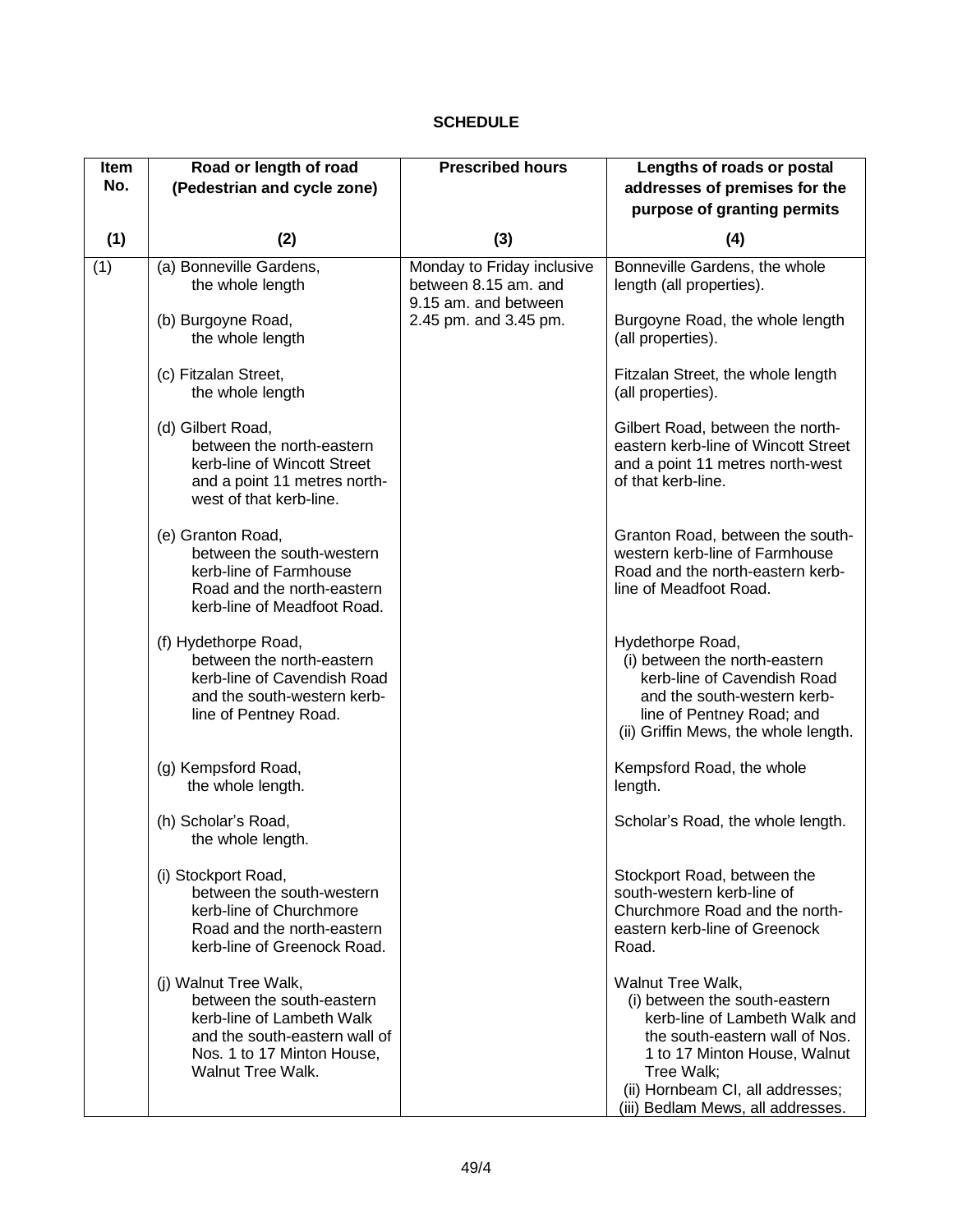# **SCHEDULE (continued)**

| Item No.           | Road or length of road<br>(Pedestrian and cycle zone)                                                                                                                                                                           | <b>Prescribed hours</b>                                                                                 | Lengths of roads or postal<br>addresses of premises for the<br>purpose of granting permits                                                                                                                                                                                               |
|--------------------|---------------------------------------------------------------------------------------------------------------------------------------------------------------------------------------------------------------------------------|---------------------------------------------------------------------------------------------------------|------------------------------------------------------------------------------------------------------------------------------------------------------------------------------------------------------------------------------------------------------------------------------------------|
| (1)                | (2)                                                                                                                                                                                                                             | (3)                                                                                                     | (4)                                                                                                                                                                                                                                                                                      |
| (1)<br>(continued) | (k) Wincott Street,<br>the whole length.<br>(I) Wolfington Road<br>between the western kerb-<br>line of Knight's Hill and a<br>point 8 metres east of the<br>eastern kerb-line of<br>Casewick Road.                             | Monday to Friday<br>inclusive between 8.15<br>am. and 9.13 am. and<br>between 2.45 pm. and<br>3.45 pm.  | Wincott Street, the whole length.<br>Wolfington Road, between the<br>western kerb-line of Knight's Hill<br>and a point 8 metres east of the<br>eastern kerb-line of Casewick<br>Road.                                                                                                    |
| (2)                | (a) Angell Road,<br>that length which lies<br>between its north-western<br>extremity and the north-<br>western kerb-line of Angell<br>Park Gardens;                                                                             | Mondays to Fridays<br>inclusive between 8.30<br>am and 9.30 am and<br>between 2.45 pm and<br>$3.45$ pm) | Angell Road, that length which<br>lies between its north-western<br>extremity and the north-western<br>kerb-line of Angell Park Gardens.                                                                                                                                                 |
|                    | (b) Cancell Road,<br>that length which lies<br>between the eastern kerb-<br>line of Cowley Road and a<br>point 14 metres east of that<br>kerb-line, measured on the<br>south side.                                              |                                                                                                         | Cancell Road,<br>(i) that length which lies<br>between the eastern kerb-<br>line<br>of Cowley Road and a point<br>14 metres east of that kerb-<br>line, measured on the south<br>side;<br>(ii) Mansion C1.                                                                               |
|                    | (c) Cowley Road,<br>that length which lies<br>between a point 10 metres<br>north of the northern kerb-<br>line of Cancell Road and<br>the<br>northern kerb-line of<br>Crawshay Road.                                            |                                                                                                         | Cowley Road, that length which<br>lies between a point 10 metres<br>north of the northern kerb-line of<br>Cancell Road and the northern<br>kerb-line of Crawshay Road.                                                                                                                   |
|                    | (d) Hackford Road,<br>(i) between the northern<br>kerb-lines of Durand<br>Gardens<br>and Hillyard Street and the<br>southern kerb-line of<br>Southey<br>Road;<br>(ii) between the northern kerb-<br>line of Caldwell Street and |                                                                                                         | <b>Hackford Road</b><br>(i) between the northern kerb-<br>lines of Durand Gardens and<br>Hillyard Street and the<br>southern kerb-line of Southey<br>Road;<br>(ii) between the northern kerb-<br>line<br>of Caldwell Street and the<br>south-eastern kerb-line of<br>South Island Place. |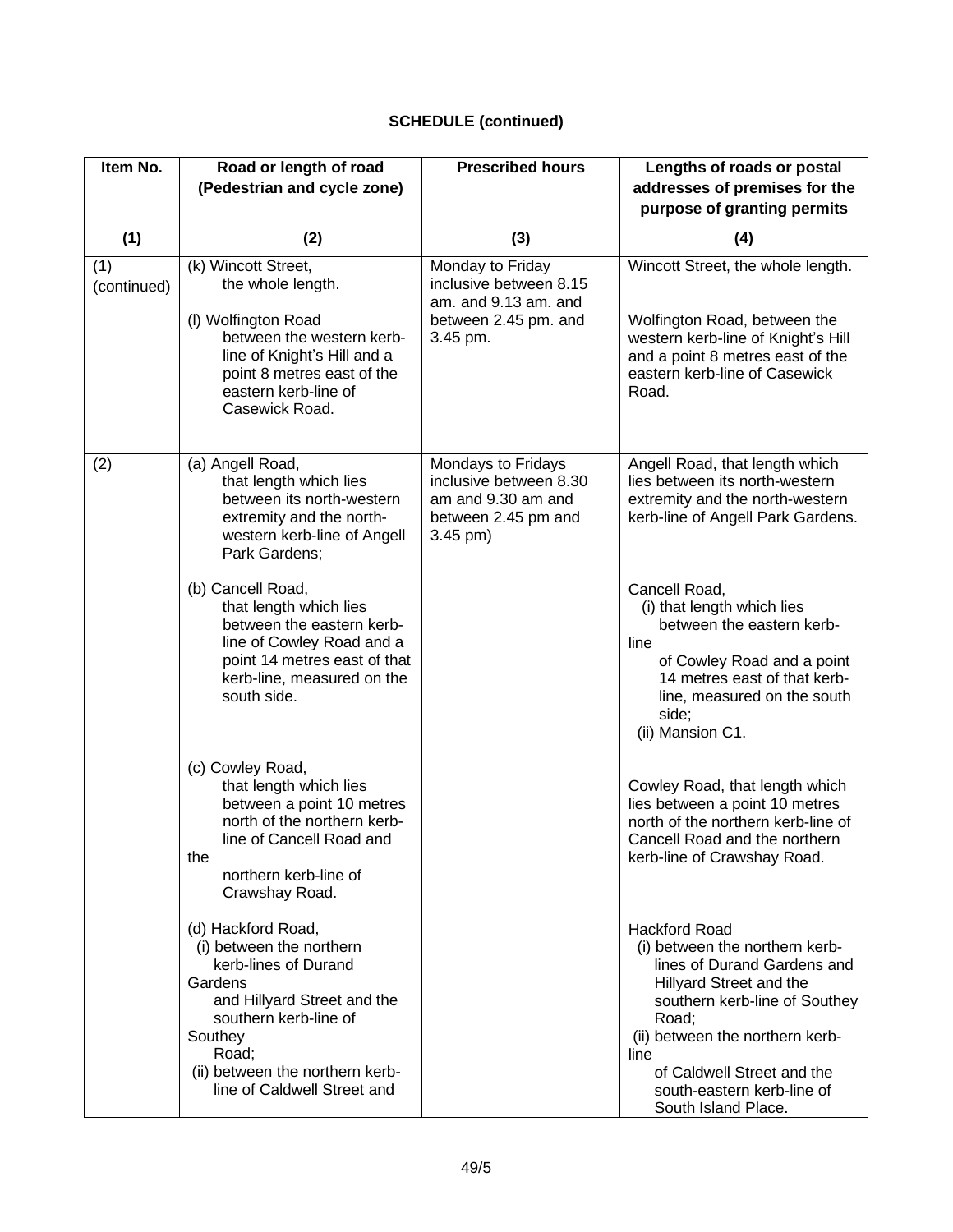| the south-eastern kerb-line |  |
|-----------------------------|--|
| 0t<br>South Island Place.   |  |
|                             |  |

### **SCHEDULE (continued)**

| Item No.           | Road or length of road<br>(Pedestrian and cycle zone)                                                                                                                    | <b>Prescribed hours</b>                                                                                 | Lengths of roads or postal<br>addresses of premises for the                                                                                                                                                  |
|--------------------|--------------------------------------------------------------------------------------------------------------------------------------------------------------------------|---------------------------------------------------------------------------------------------------------|--------------------------------------------------------------------------------------------------------------------------------------------------------------------------------------------------------------|
|                    |                                                                                                                                                                          |                                                                                                         | purpose of granting permits                                                                                                                                                                                  |
| (1)                | (2)                                                                                                                                                                      | (3)                                                                                                     | (4)                                                                                                                                                                                                          |
| (2)<br>(continued) | (e) Mowll Street,<br>the whole length;<br>(f) Linton Grove,<br>between the south-western<br>kerb-line of Elder road and<br>the eastern kerb-line of<br>Basil<br>Gardens. | Mondays to Fridays<br>inclusive between 8.30<br>am and 9.30 am and<br>between 2.45 pm and<br>$3.45$ pm) | Mowll Street, the whole length.<br>Linton Grove,<br>(i) between the south-western<br>kerb-line of Elder road and<br>the eastern kerb-line of Basil<br>Gardens'<br>(ii) Basil Gardens, all<br>addresses.      |
| (3)                | (a) Carnac Street, between the<br>southern kerb-line of<br>Hamilton Road and the<br>northern kerb-line of Clive<br>Road;                                                 | Mondays to Fridays<br>inclusive between 8.15<br>am and 9.15 am and<br>between 3 pm and 4 pm             | Carnac Street,<br>(i) between the southern kerb-<br>line of Hamilton Road and<br>the<br>northern kerb-line of Clive<br>Road;<br>(ii) 99 Clive Road;<br>(iii) Nos. 1 to 16 Josef Perrin<br>House, Clive Road. |
|                    | (b) Gaskell Street,<br>between the northern kerb-<br>line of Union Road and the<br>entrance to the Gaskell<br>Street Estate Car Park;                                    |                                                                                                         | Gaskell Street, between the<br>northern kerb-line of Union Road<br>and the entrance to the Gaskell<br><b>Street Estate Car Park.</b>                                                                         |
|                    | (c) Smedley Street,<br>between the south-eastern<br>kerb-line of Larkhall Lane<br>and its south-eastern<br>extremity;                                                    |                                                                                                         | Smedley Street, between the<br>south-eastern kerb-line of<br>Larkhall Lane and its south-<br>eastern extremity.                                                                                              |
|                    | (d) Telferscot Road,<br>the whole length.                                                                                                                                |                                                                                                         | Telferscot Road, all addresses;<br>Hyde Farm Mews, all addresses.                                                                                                                                            |
| (4)                | Cotherstone Road,<br>between the south-western<br>kerb-line of Holmewood<br>Gardens and the north-<br>eastern kerb-line of the<br>Service Road fronting<br>Christ        | Mondays to Fridays<br>inclusive between 8 am<br>and 9.15 am and between<br>2.30 pm and 3.45 pm          | Cotherstone Road,<br>(i) between the south-western<br>kerb-line of Holmewood<br>Gardens and the north-<br>eastern kerb-line of the<br>Service Road fronting Christ<br>Church, Church of England              |